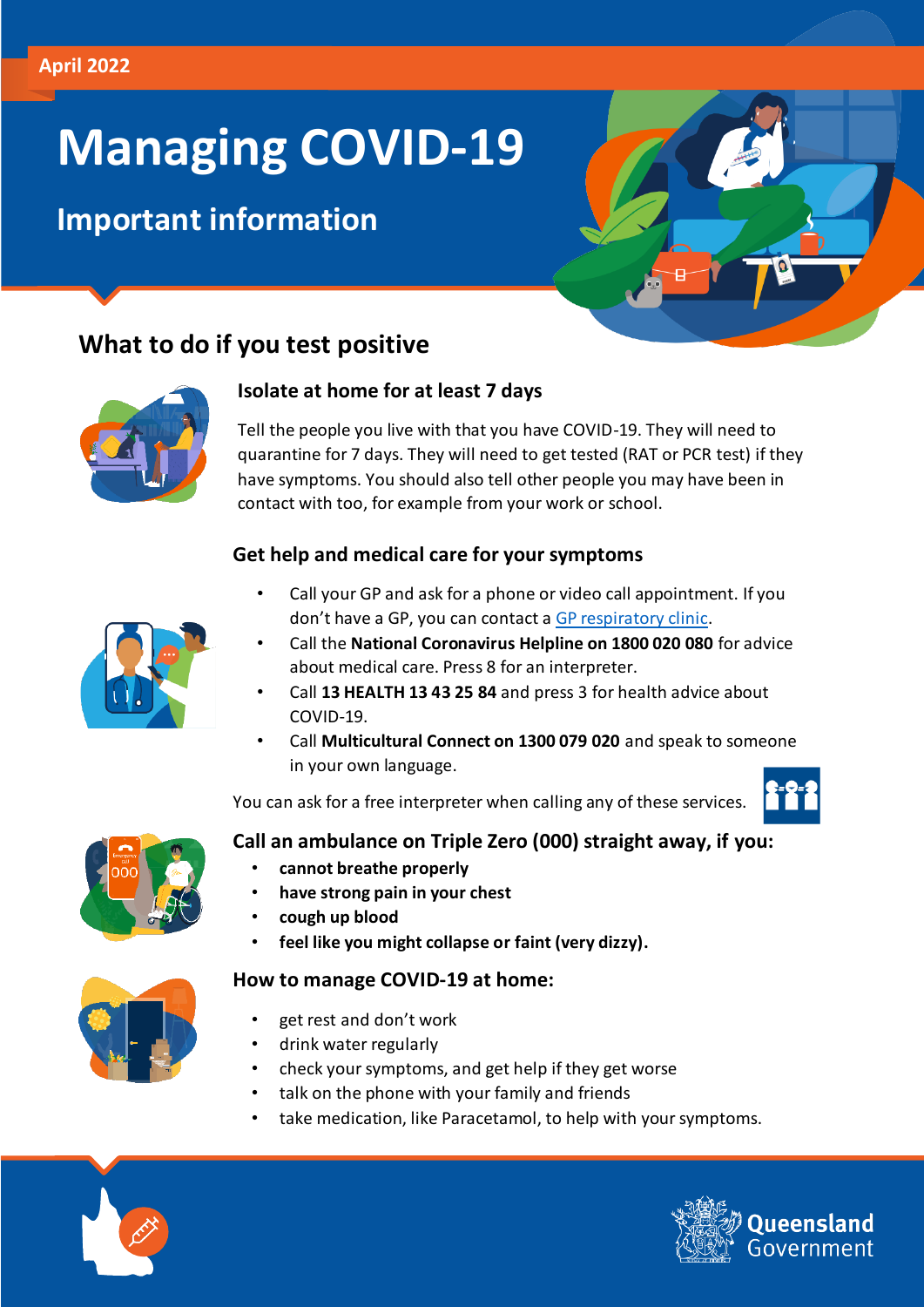ueensland

**When you can leave isolation** 

These treatments do not replace the COVID-19 vaccine. The vaccine is still the best way to

It's important to wear a mask when you go out and you should not see people who are old, have health problems or people with disability for the next 7 days to stop them getting sick**.** 

For the next 12 weeks, if you get COVID-19 symptoms, like a fever or cough you do not need to get tested or isolate. You are also not considered a close contact if someone you live with gets COVID—you can leave the house because you have already had COVID.

#### **When you can leave quarantine as a** *close contact*

Close contacts can leave home after 7 days if they test negative on day 6 and don't have any symptoms.



Go to the [Queensland Health website](https://www.qld.gov.au/health/conditions/health-alerts/coronavirus-covid-19/health-advice/support-and-resources/translated-resources#translated) to find COVID-19 information in your language.



Translated information about oral treatments is available [here.](https://www.health.gov.au/resources/translated/coronavirus-covid-19-oral-treatments-for-covid-19-other-languages)





to get it for you. You should not leave the house or see your family or friends.

If you need food or medicine or a self-testing COVID kit (RAT), ask a friend or family member

Call the **Community Recovery Hotline on 1800 173 349** and ask for an interpreter, if you

cannot get food or medicine.

protect yourself from the virus.

# **New treatments for COVID-19**

New treatments are available for people who are sick with COVID-19. They are oral treatments—pills or capsules taken by mouth. They can be given to people 18 years or older who are at higher risk of getting very sick. It's important to seek medical help when you get sick so your doctor can tell you if you need these treatments. For the treatment to be most effective, you need to take it in the first five days of having COVID-19 symptoms.